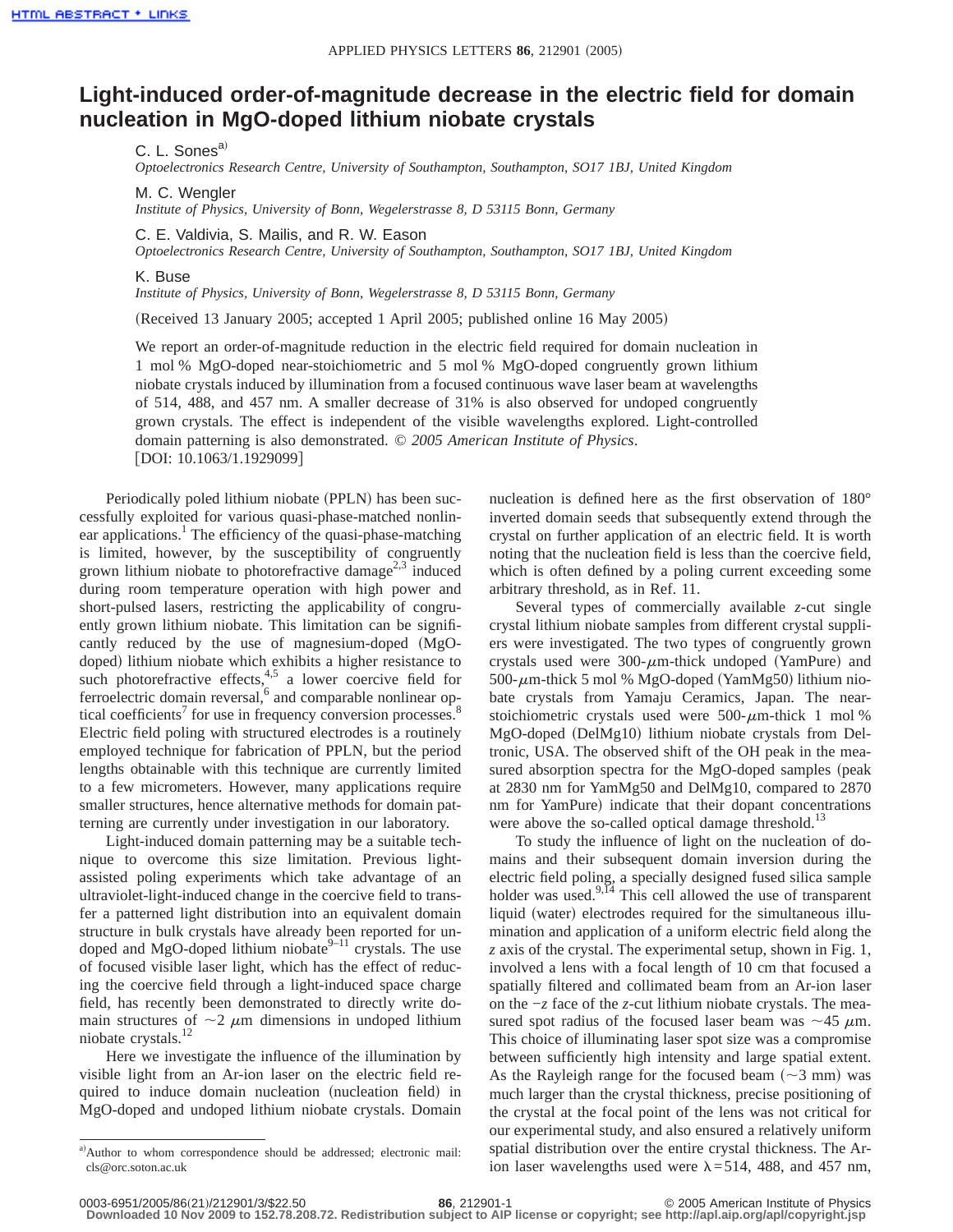

FIG. 1. Schematic of the experimental setup used for light-assisted electricfield poling experiments. (HV: high voltage supply, L1: collimating and focusing lens, F: red filter, L2: imaging lens, P: polarizer).

for which the lithium niobate crystals were measured to have low absorption ( $\alpha$ <0.005 mm<sup>-1</sup>). The incident power was varied up to 200 mW yielding a maximum intensity of  $I \approx 3$  kW cm<sup>-2</sup>.

To investigate domain nucleation, a simple *in situ* optical imaging setup was employed using a collimated polarized beam from a HeNe laser at  $\lambda$ =633 nm, a crossed polarizer, and a CCD camera. The beam from the HeNe laser collinearly traversed the optical path of the illuminating beam from the Ar-ion laser. Real-time observation of the nucleation and growth of domains was possible due to the straininduced birefringence in the areas surrounding the 180° domain walls.<sup>15</sup> The applied electric field was ramped at a constant rate of 10 V mm<sup>-1</sup> s<sup>-1</sup>.

The nucleation field for the first poling of a virgin crystal has a larger value than for subsequent poling. Therefore, the nucleation field in the absence of light,  $E<sup>nucl</sup>(I=0)$ , was determined by successively poling the crystals a minimum of five times in both the forward and reverse directions after the first poling cycle, obtaining a reproducible value that was stable for at least 50 subsequent poling cycles. The crystal was then illuminated by Ar-ion laser light at different intensities, *I*. The nucleation field under laser illumination,  $E<sup>nucl</sup>(I)$ , was then measured as a function of the incident laser intensity. The recorded electric field value corresponded to the first observation of a domain seed within the illuminated region.

The plots in Fig. 2 show the variation of  $E^{nu}(I)$ , over a range of incident laser intensities at 514 nm for all three types of crystals. It is evident from these plots that the mag-



FIG. 2. Plot showing values for the electric field required for nucleation in the presence of light,  $E<sup>nucl</sup>(I)$ , normalized relative to corresponding values required for nucleation in the absence of light,  $E<sup>nucl</sup>(I=0)$ , with varying laser intensities at  $\lambda$ =514 nm.

TABLE I. Electric field required for domain nucleation in different crystals, in the presence and absence of light at  $\lambda$ =514 nm.

| Crystal<br>type | $E^{\text{nucl}}(I^{\text{max}})$ for<br>$I^{\text{max}} \approx 3 \text{ kW cm}^{-2}$ at<br>$\lambda = 514$ nm (kV mm <sup>-1</sup> ) | $E^{\text{nucl}}(I=0)$<br>$(kV \, \text{mm}^{-1})$ | Reduction |
|-----------------|----------------------------------------------------------------------------------------------------------------------------------------|----------------------------------------------------|-----------|
| DelMg10         | 0.28                                                                                                                                   | 2.63                                               | 89%       |
| YamMg50         | 0.78                                                                                                                                   | 6.28                                               | 88%       |
| YamPure         | 14.3                                                                                                                                   | 20.9                                               | 31%       |

nitude of the field required for nucleation in each of the different crystals shows a systematic decrease with increasing laser intensity, and reaches an effective saturation at higher intensities.

Table I shows the values of the nucleation fields in the absence of light,  $E^{nucl}(I=0)$ , and for the highest available powers at  $\lambda = 514$  nm,  $E^{nucl}(I^{max})$ , in each crystal. The values indicate a light-induced one order-of-magnitude reduction of the nucleation field in the MgO-doped crystals, and a 31% reduction for the undoped congruently grown samples. As this effect showed little, if any, dependence on the wavelengths explored ( $\lambda$ =514, 488, and 457 nm) in any of the crystal types examined we only present results for one of these wavelengths  $(514 \text{ nm})$ .

The above-noted reduction was measured in the forward poling direction, however an effect of a similar magnitude was also observed for reverse poling. The effect was also found to be independent of the crystal face  $(+z \text{ or } -z)$  chosen for illumination. The simultaneous presence of light during the application of electric field is essential for the nucleation field reduction, as no reduction was observed for poling even a few seconds after illumination.

Light-induced domain patterning was demonstrated in a YamMg50 sample. The laser beam ( $\lambda$ =514 nm) was focused into the crystal at an intensity of *I*=1.2 kW cm−2, and a constant electric field of  $E=4.0 \text{ kV mm}^{-1}$  was applied. Under these conditions domain nucleation occurred inside the beam spot only, appearing within  $\sim$ 1 s. After nucleation was observed within the beam spot, the translation stage was moved manually by approximately 100  $\mu$ m along the *y* axis of the crystal. This procedure was repeated to obtain a line of nucleation seeds of several millimeters in length. Figure  $3(a)$ shows a scanning electron microscope (SEM) image of the nucleation line revealed by wet etching in hydrofluoric acid. The dashed lines represent the position of the  $1/e^2$  intensity of the laser spot (diameter 90  $\mu$ m) during motion. These domains were observed on both faces of the crystal following etching, indicating that they were bulk domains extending through the entire thickness of the crystal, with lateral dimensions varying from 20 to 120  $\mu$ m. Domain nucleation



FIG. 3. SEM images showing (a) a row of bulk domains formed by repositioning the laser beam on the crystal, and (b) surface domains induced by a tightly focused beam from an objective lens.

**Downloaded 10 Nov 2009 to 152.78.208.72. Redistribution subject to AIP license or copyright; see http://apl.aip.org/apl/copyright.jsp**